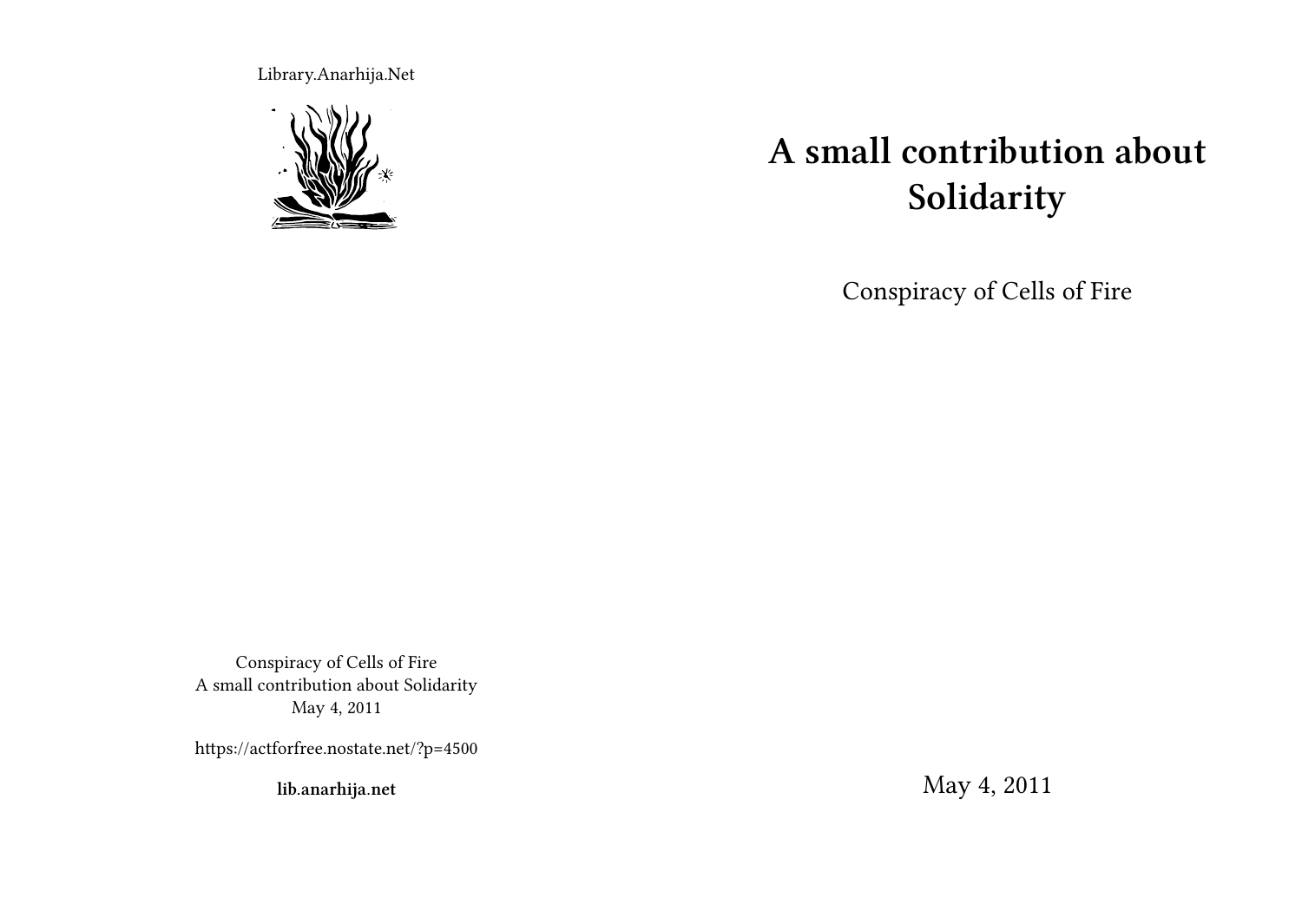## **Contents**

| 3. Let solidarity become the file of escapes from both sides |     |
|--------------------------------------------------------------|-----|
|                                                              | - 5 |
| 4. The weapons of criticism and the critique of "criticism"  | - 6 |
| 5. Moments of struggle against the wind 7                    |     |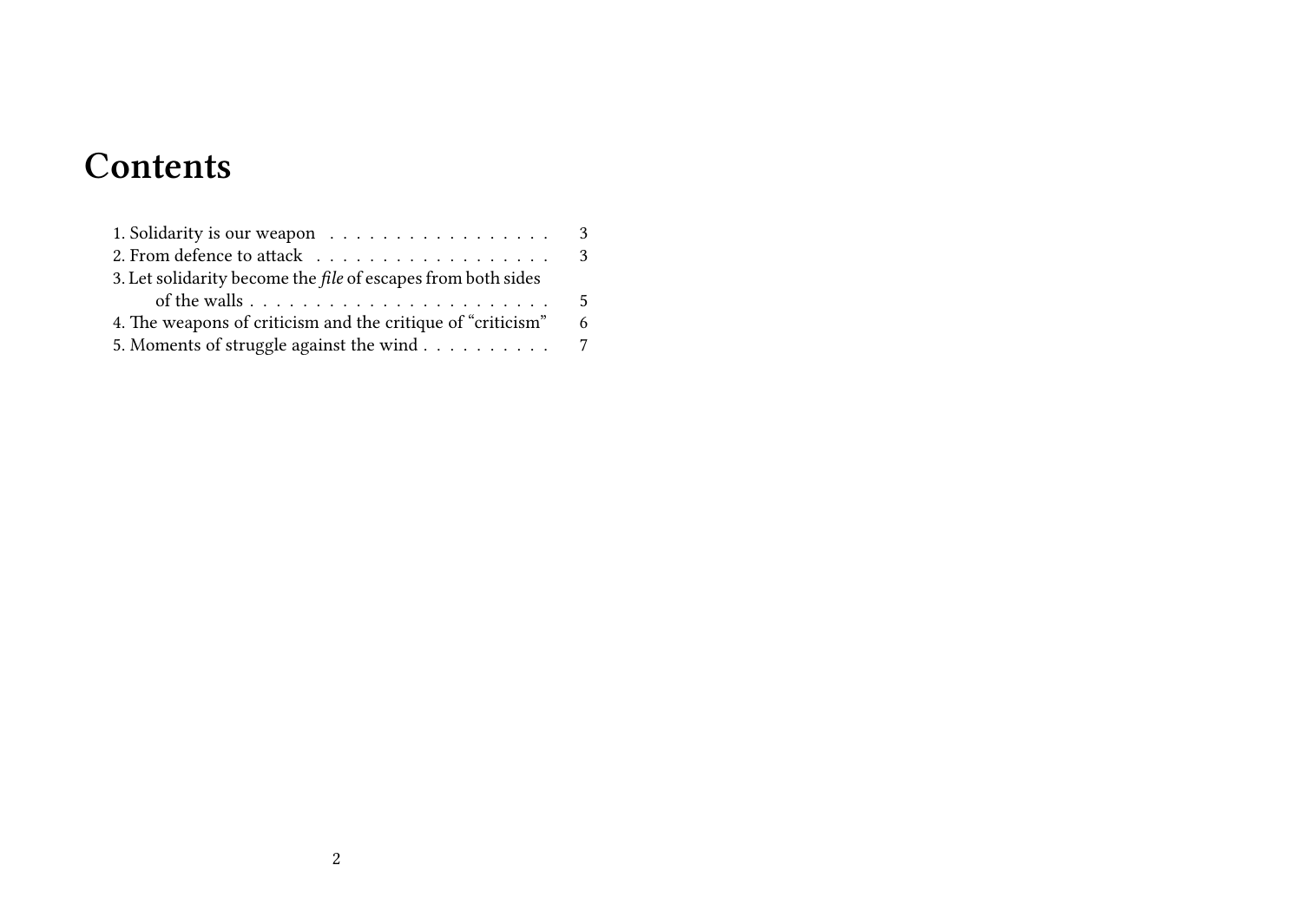*Conspiracy Cells of Fire*

*Olga Oikonomidou - Panoagiotis Argyrou - Haris Hadjimichelakis - Giorgos Nikolopoulos - Giorgos Polydoros - Christos Tsakalos - Gerasimos Tsakalos - Damianos Bolano - Michalis Nikolopoulos*

*6/4/11*

#### **1. Solidarity is our weapon**

Many things have been written and said about solidarity. Usually when there have been so many discussions and so many texts have circulated on a matter, it ends up *trite*, predictable and without any particular interest. It seems as if its content has run out and it's constantly being repeated.

We believe there are no trite practices, but trite ways of thinking. Particularly today, in the suspicious days we are living in, with the dozens of imprisoned urban guerrillas and anarchists, we should sharpen the blade of solidarity and remove it from its repeated stereotypes that confine us within the nefarious cycle of "freedom to whichever comrade".

Because this way, names change, more are added while others are forgotten, and solidarity remains stagnant and often a privilege of friendly, personal and "public" relations.

However, the moment that the names of imprisoned fighters and their cases are browsed through incuriously like pages of an advertising brochure, authority will have won an important bet, the moral extermination of its political opponents. It will have achieved the installation of prison in us as a natural acceptance.

#### **2. From defence to attack**

We could not however speak about solidarity without first mentioning repression. It is undeniable that repression is re-organizing and is upgrading in the military sector (e.g. new forces of cops such as DIAS), in the scientific – technical sector (e.g. record of DNA collection), in propaganda (terror-scenarios of the Media) and in the law (new provisions of the terror law). The enemy is trying in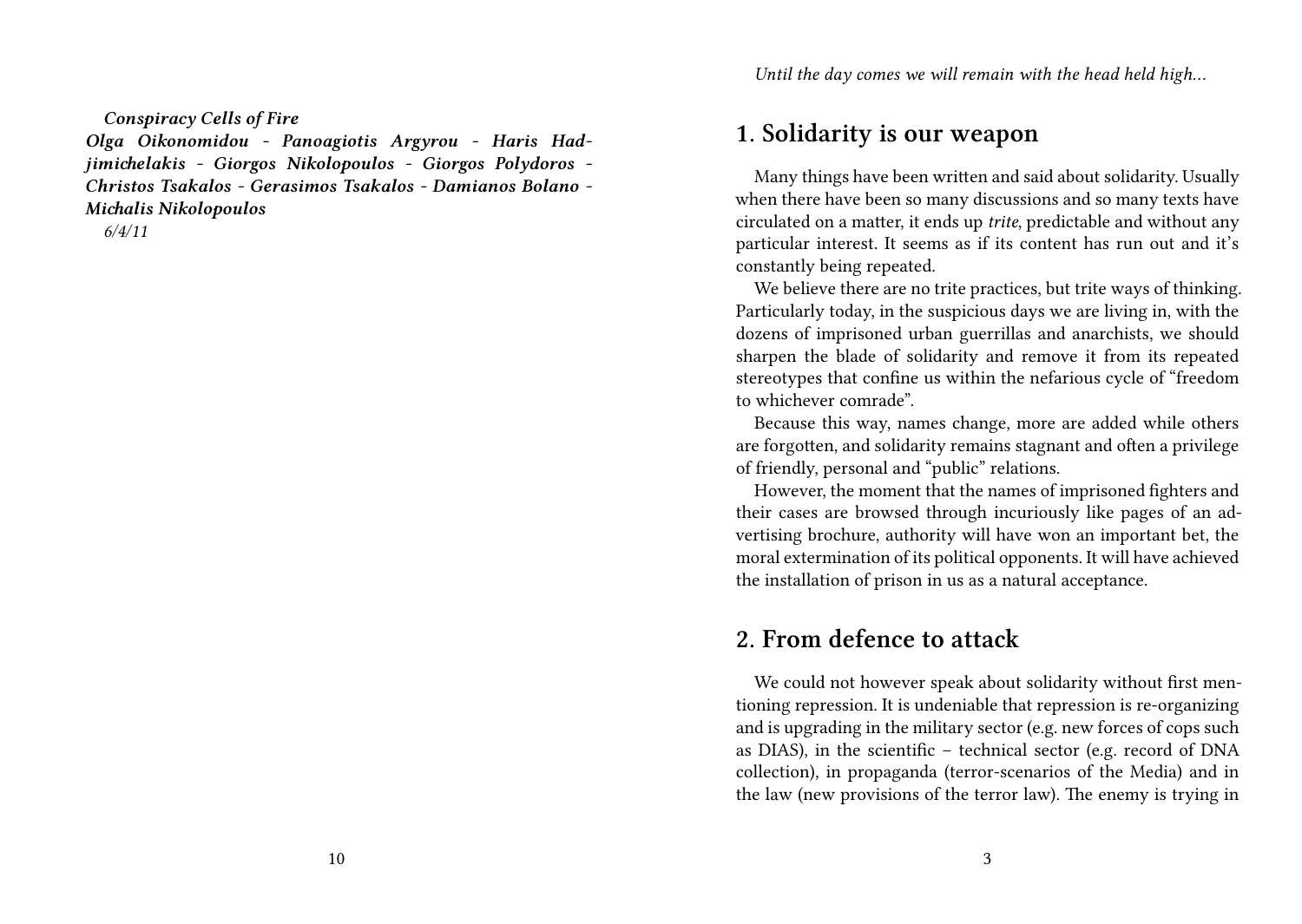this way to internalize fear as a condition in anti-regime circles as among others.

However, before we get caught up in a web of defence against the onslaught of repression, we should look first at what preceded. Because only our knowledge and the heritage of memory can overcome fear.

For some years now, together with the explosive moments of December 2008, the ensuing anarchist urban guerilla has declared a permanent presence that has led to deaths and injuries on both sides of the war, coordinated incendiary attacks, the placing of explosive devices on symbols of sovereignty, organized sabotage of infrastructures and the articulation of a subversive discourse that is seeking revolution in the here and now.

On the other side, repression is in permanent war in relation to the forces of subversion. This is why we believe that its aggressive reformation did not result as an autonomous initiative of the state in neutral time, but as an answer to the increasing growth of the new urban guerilla and naturally as a shield of protection against the rapid oppositions of social automatism (economic crisis, unemployment, strikes…).

Focusing on our own choice of the new urban guerilla we can with certainty say that repression functions as a step in the logical continuity of the 'action – reaction' phenomenon. So we do not view ourselves as being in a position of defence.

Even in the condition of captivity we choose to reverse the terms of a defeatist capitulation and proudly take responsibility for our actions, defending the positions and values of the Conspiracy Cells of Fire in which we participate, organizing new plans of subversion, attack and sabotage.

Hence repression is not a ghost that hovers above us, but the response of the State in the war that we declared upon it. This is why we consider that new comrades and accomplices in the mutiny do not need to face authority as an omnipotent enemy that knows everything, but as a challenge in order to wage new, harder battles

any other autonomous personality who wanted to discover the common meanings with it. In this way, solidarity becomes a case involving a few close friends and works with a barometer "rates of sympathy" that the individual prisoner prisoner gathers.

In recent years we believe that the transition from occasional aggressive action to the creation of groups of direct action and organized infrastructures released incendiary solidarity from its stereotypes and began to produce total discourse through proclamations, analysis and texts that present each illegal revolutionary practice as an open proposal for everyone to know and either choose, reject, or, most important, develop.

The same also happened through some specific assemblear processes, which without offering each prisoner the immunity of false heroization, made a step to speak through leaflets and telephone conversations and develop a live movement of dialogue, agreements and contradictions.

Because the bet is not to create a broad solidarity movement that "runs" behind the cases of prisoners, but to set up a genuine channel of communication to mentally remove the walls that divide us.

At the same time we consider very important the opening of solidarity on an international level. The open proposal for the creation of an Informal Anarchist Federation – International Revolutionary Front, contributes in this direction. It is a way to break in practice the silence and misinformation about what is happening in a distant "elsewhere" and to collectivize all those moments in every part of the world that say no to authority, do not bow their heads to the State, go against the wind of our time and form those utopian territories, liberated territories of liberated lands where the revolutionary war is as necessary as the sun is for life ….

Long live the Informal Anarchist Federation – International Revolutionary Front

Nothing less than everything

Armed struggle for the revolution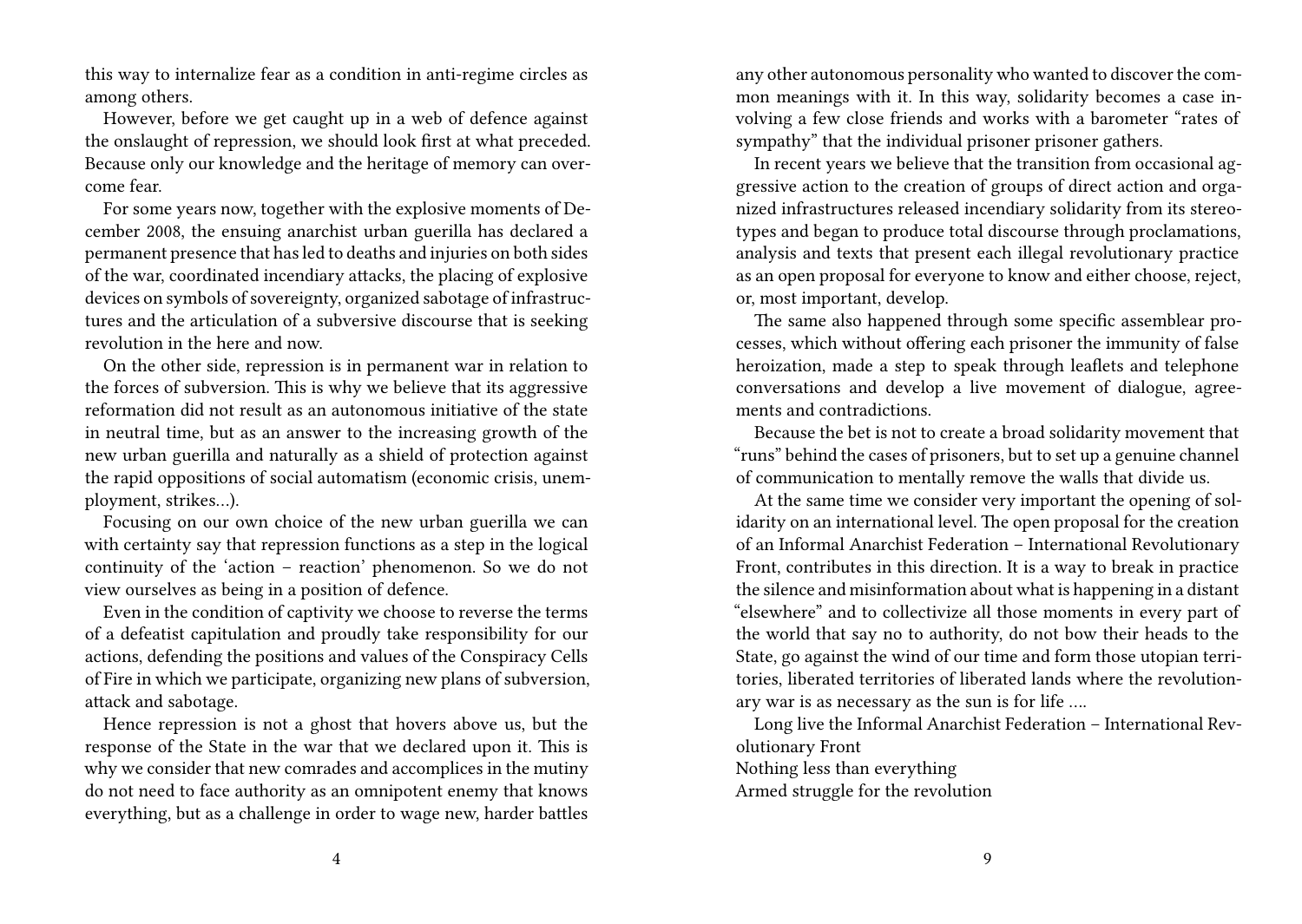ment. A matter which we will refer to in one of our future positionings.

Tracing the historical experiences of the past, we meet some of the highest moments of struggle where those in solidarity and the prisoners learn from one another, are organized and set up common subversive plans against imprisonment and the condition of authority. Solidarity is the gathering of all these moments (Uruguay, England, Ireland, Germany, Italy, Spain, etc.) where imprisoned urban guerrillas and many other dignified prisoners, despite the arguments and controversies are associated within the mosaic of a multitendency anti-regime movement. From the execution of members of the regime and kidnapping of politicians and businessmen, to solidarity meetings and posters of counter information and slogans on the walls, to bomb and arson attacks, dozens of physical and mental escapes were carried out.

Because up until today a bomb or an incendiary device that along with the shrapnel carries a message of solidarity, or a poster of support, a gathering outside the prison or a letter, a text become the few trusted "friends" of a prisoner during the battle of captivity.

These moves are the best answer to the democracy of directors that have built us within tombs of concrete, cement and bars. It is solidarity that keeps us free even as prisoners. On the contrary oblivion is a form of death for the prisoner since the days do not pass, but get poorer, narrow and are emptied of any content.

So through the critical dimension of solidarity, solidarity ceases to be a sterile repeatable procedure and exiles far away from it a Christian humanism that speaks the language of begging to the enemy.

Several years ago the incendiary part of anarchy in the majority limited itself to a self-referential solidarity that repeated through telephone calls-responsibility claims, the stereotype "freedom to him/her". So each case is inevitably personified, cutting off the intelligence connection of the choice (arson, robbery, vandalism on a demo) for which the comrade prisoner was being persecuted with

against it. Anyway, the victories of the enemy usually rely on our own errors, but this is another discussion for the future.

We place ourselves therefore, far from complex positions of defence and fear, remaining on constant attack. While for those who are in a hurry to speak of defeat, because of the many arrests, we answer that the consequences of an action do not provide sufficient fodder for evaluating the reasoning behind a choice. Anyway the genuine value of freedom is not in its safekeeping at any cost, but in its endangerment while searching for something better, fighting for an authentic life beyond the law.

### **3. Let solidarity become the** *file* **of escapes from both sides of the walls**

Revolutionary solidarity is a live map onto which are printed facts and perceptions that the language of sovereignty wants to methodically erase from memory, eliminate from consciousness and abolish as if they had never existed.

Simultaneously however, solidarity is also a diachronic argument of behaviour, relations and transubstantiation of the values of the revolution in the here and now. It is a way to exist collectively against the society of loneliness and segregation.

Solidarity constitutes the hot lava that runs in the veins of all who oppose, each one in her/his own way, their era and the sovereign order of things. With its momentum it clarifies one undeniable fact, that whoever fights power does not need to be our friend but deserves, not necessarily our unlimited acceptance, but our full hearted support. This reasoning inspires all our attacks and the actions that we carry out as autonomous personalities who participate in the Conspiracy Cells of Fire.

It is however important we comprehend that revolutionary solidarity through the choice of a permanent attack was not born out of